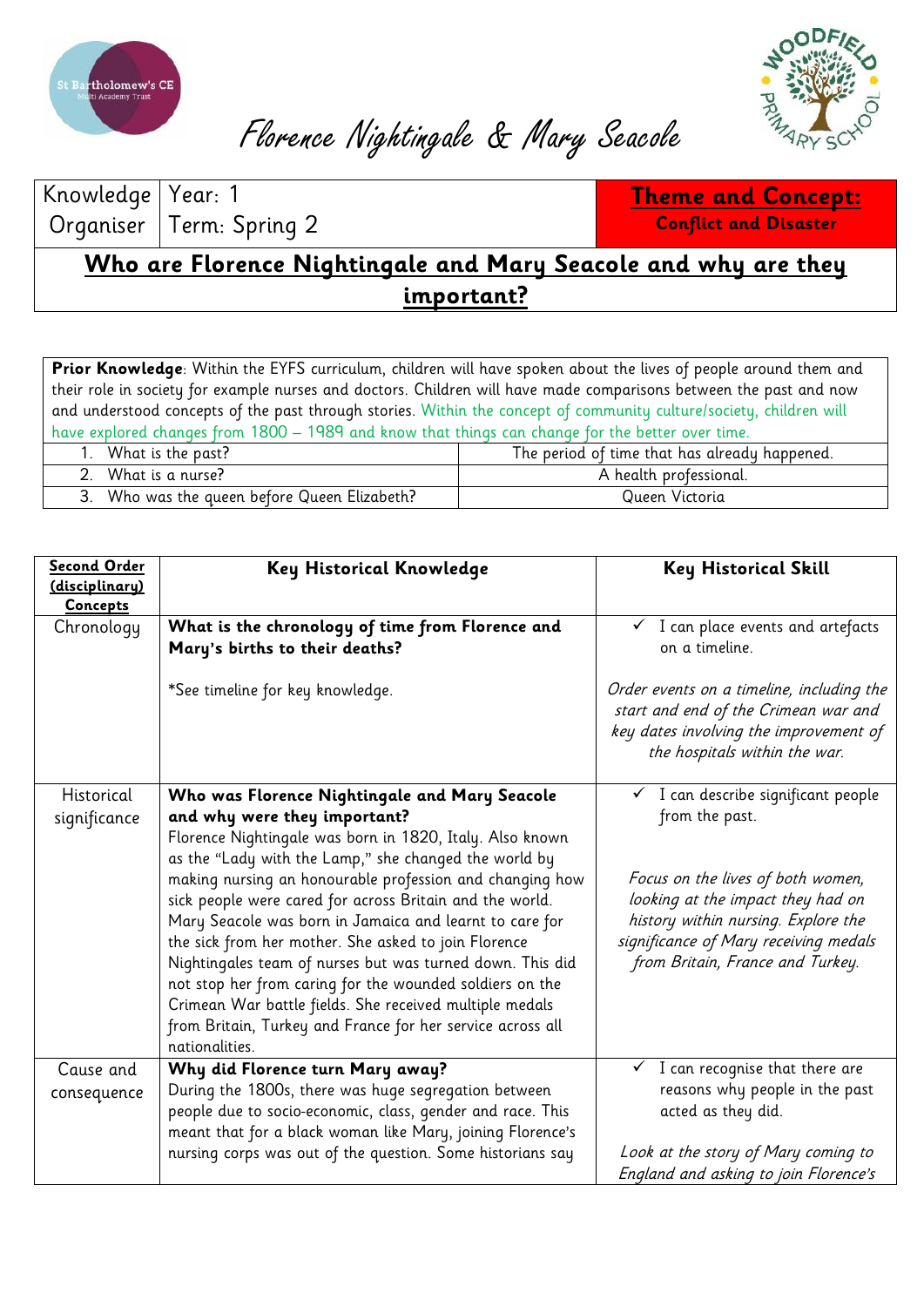



|                          | it wasn't because she was black, but because she applied to<br>late to join the cause.<br>This did not stop her though, and she funded herself to go<br>to the Crimean War. She opened up the British Hotel in the<br>Crimea, which became a place for soldiers to stay, eat and<br>buy supplies.                                                                                                                                                                                                                                                                                                                   | team. Explore racism and how Mary<br>may have felt. Focus on the fact it did<br>not stop her from going to the Crimean<br>War (she paid for herself).                                                                                                                                                                                                                                                                                                                         |
|--------------------------|---------------------------------------------------------------------------------------------------------------------------------------------------------------------------------------------------------------------------------------------------------------------------------------------------------------------------------------------------------------------------------------------------------------------------------------------------------------------------------------------------------------------------------------------------------------------------------------------------------------------|-------------------------------------------------------------------------------------------------------------------------------------------------------------------------------------------------------------------------------------------------------------------------------------------------------------------------------------------------------------------------------------------------------------------------------------------------------------------------------|
| Similarity and           | What were hospitals like in the Crimean War?                                                                                                                                                                                                                                                                                                                                                                                                                                                                                                                                                                        | $\checkmark$ I can use pictures and stories to                                                                                                                                                                                                                                                                                                                                                                                                                                |
| difference               | During the Crimean war, the hospitals for the soldiers were<br>dirty, crowded and full of disease. Wounded soldiers did not<br>have their bandages changed. The food was not wholesome<br>enough and infection spread due to the over crowdedness of<br>the hospitals.<br>Florence made a change to this by cleaning the wards,                                                                                                                                                                                                                                                                                     | find out about the past.<br>Look at pictures and Florence's<br>letters/notes to discover what hospitals<br>were like in the Crimean War. Compare<br>these to modern day hospitals. You                                                                                                                                                                                                                                                                                        |
|                          | finding sponsorships to send medication, beds and clean<br>bandages. She also took care of the soldiers, ensuring they<br>ate and had everything they needed to get well. The soldiers<br>used to kiss her shadow as she passed them.                                                                                                                                                                                                                                                                                                                                                                               | could use the book "Paddington goes to<br>hospital" and imagine if Paddington<br>Bear had gone to hospital in the<br>Crimean War.                                                                                                                                                                                                                                                                                                                                             |
| Evidence and             | Why did Florence find it hard to get supplies for the                                                                                                                                                                                                                                                                                                                                                                                                                                                                                                                                                               | I can observe or handle evidence<br>$\checkmark$                                                                                                                                                                                                                                                                                                                                                                                                                              |
| Interpretation           | hospitals?<br>During the 1800s, it was unheard of for a woman to walk<br>around the wards and work with doctors at the same time.<br>When Florence first came to the war, she found it<br>increasingly difficult to make changes because she was<br>blocked by doctors.<br>After she writes more letters home about the conditions of<br>the hospitals in the Crimean War, requesting more<br>medication and supplies, she begins to gain the trust and<br>respect of the doctors and changes begin to happen.                                                                                                      | to ask questions and find<br>answers to questions about the<br>past.<br>$\checkmark$ I can show an understanding of<br>concepts such as civilisation, war<br>and peace.<br>Explore the concept of women not being<br>allowed in wards with doctors in those<br>days. Look at letters written by Florence.<br>What does this tell us about her? - She<br>really wants to help the sick. She really<br>does know a lot about health. She gains<br>more respect as time goes on. |
| Change and<br>continuity | How did the Crimean War change nursing?<br>The dreadful conditions and lack of medical supplies for<br>troops caused a public outcry and led to Florence<br>Nightingale being appointed to introduce female nurses into<br>the military hospitals in Turkey.<br>After the war, she wrote a report and used statistical<br>evidence to prove that more men had died from disease<br>than from their wounds. She instigated a Royal Commission<br>into the health of the army, which led to many reforms.<br>Today, nurses still follow all the rules on cleanliness that<br>Florence made compulsory within nursing. | $\checkmark$ I can describe historical events.<br>Look at the impact of the Crimean War<br>on nursing and explore the changes that<br>happened over time. For example,<br>cleaner hospitals, nutritious food and<br>bandages changed regularly. This led to<br>Florence opening her own nursing school<br>and so the practices were continued up<br>to modern day.                                                                                                            |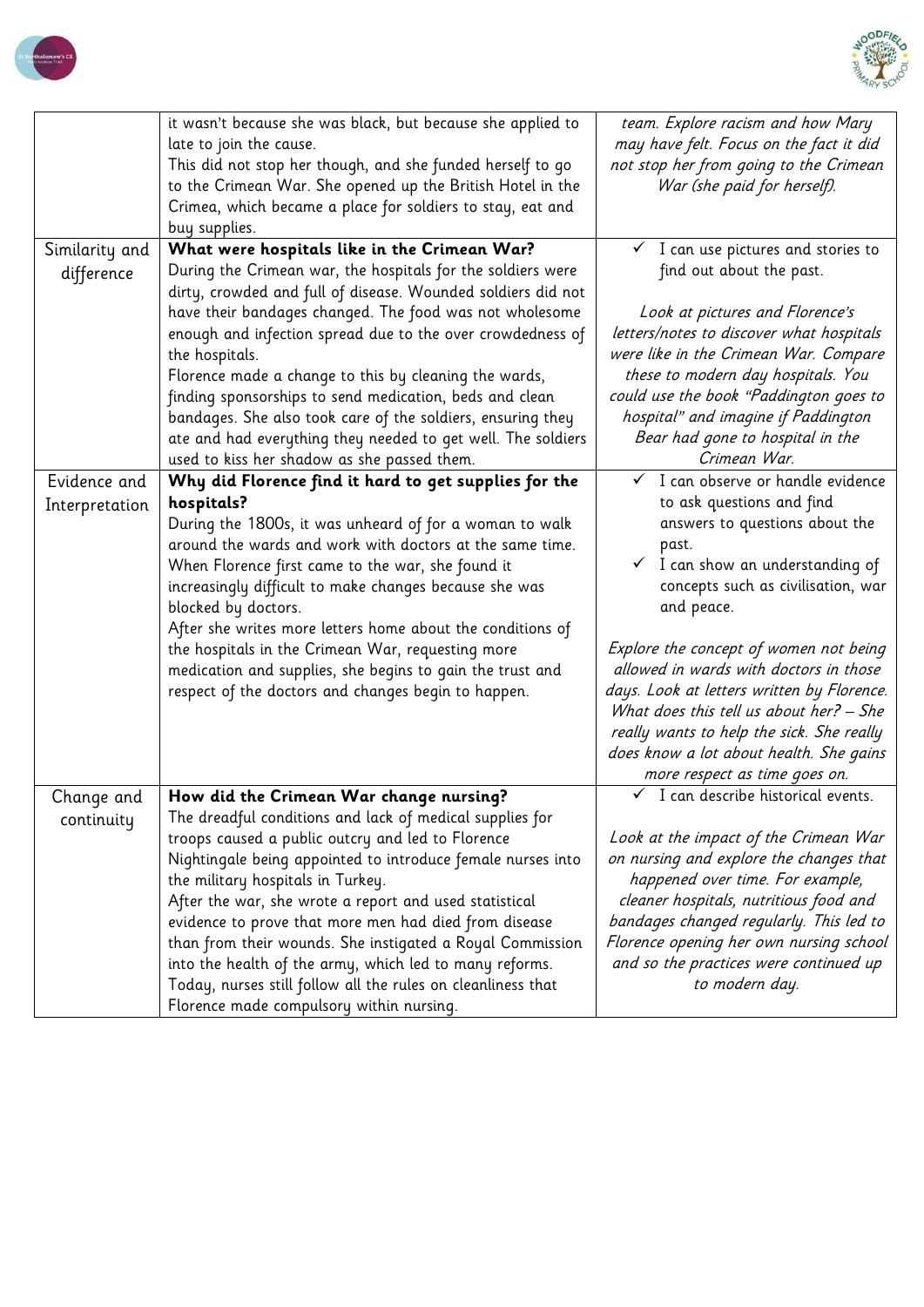| <b>Key Vocabulary</b>                                                                                                                                                        | <b>Significant People</b>                                                                                                                                                               |                                                                                                                                                                                                                                                                                                                             |  |
|------------------------------------------------------------------------------------------------------------------------------------------------------------------------------|-----------------------------------------------------------------------------------------------------------------------------------------------------------------------------------------|-----------------------------------------------------------------------------------------------------------------------------------------------------------------------------------------------------------------------------------------------------------------------------------------------------------------------------|--|
| allies: countries that fight<br>together.<br>chronology: A list of events in                                                                                                 |                                                                                                                                                                                         | <b>Florence Nightingale:</b><br>Florence Nightingale as born in 1820, Italy. Also<br>known as the "Lady with the Lamp," she changed                                                                                                                                                                                         |  |
| time order.                                                                                                                                                                  |                                                                                                                                                                                         | the world by making nursing an honourable                                                                                                                                                                                                                                                                                   |  |
| Crimean War: A war between<br>Russia on one side and Britain,<br>France, the Ottoman Empire<br>(Turkey) and the Kingdom of                                                   |                                                                                                                                                                                         | profession and changing how sick people were cared<br>for across Britain and the world.                                                                                                                                                                                                                                     |  |
| Sardinia on the other. (1853 -<br>1856).                                                                                                                                     |                                                                                                                                                                                         | <b>Mary Seacole:</b>                                                                                                                                                                                                                                                                                                        |  |
| infection: An illness caused by<br>spreading germs.<br>Jamaica: An island country in the<br>Caribbean.<br>injured: Somebody who is hurt.<br>Soldiers would have been hurt by |                                                                                                                                                                                         | Mary Seacole was born in Jamaica and learnt to<br>care for the sick from her mother. She asked to join<br>Florence Nightingales team of nurses but was turned<br>down. This did not stop her from caring for the<br>wounded soldiers on the Crimean War battle fields.<br>She received multiple medals from Britain, Turkey |  |
| weapons.                                                                                                                                                                     |                                                                                                                                                                                         | and France for her service across all nationalities.                                                                                                                                                                                                                                                                        |  |
| racism: Unfair treatment of people<br>because of their skin colour.                                                                                                          | <b>Resources</b>                                                                                                                                                                        |                                                                                                                                                                                                                                                                                                                             |  |
| conflict: When there is a                                                                                                                                                    | <b>Florence Nightingale - The National Archives &lt; primary sources</b>                                                                                                                |                                                                                                                                                                                                                                                                                                                             |  |
| disagreement or argument.                                                                                                                                                    | BBC Watch Magic Grandad - Florence Nightingale - YouTube                                                                                                                                |                                                                                                                                                                                                                                                                                                                             |  |
|                                                                                                                                                                              | Mary Seacole (spartacus-educational.com) < primary sources and quotes from                                                                                                              |                                                                                                                                                                                                                                                                                                                             |  |
|                                                                                                                                                                              | people who knew her.<br>Wonderful Adventures of Mrs. Seacole in Many Lands. (upenn.edu) < Mary<br>Seacole's book to adapt and change for the suitability of the age of the<br>children. |                                                                                                                                                                                                                                                                                                                             |  |
|                                                                                                                                                                              |                                                                                                                                                                                         |                                                                                                                                                                                                                                                                                                                             |  |

**The resources that follow are not suitable for the reading age of year 1, however they can be adapted to suit your children's needs by making them simpler to understand. The images of the original letters expose the children to "letters" as an historical source and shows them how they used to write at the time.**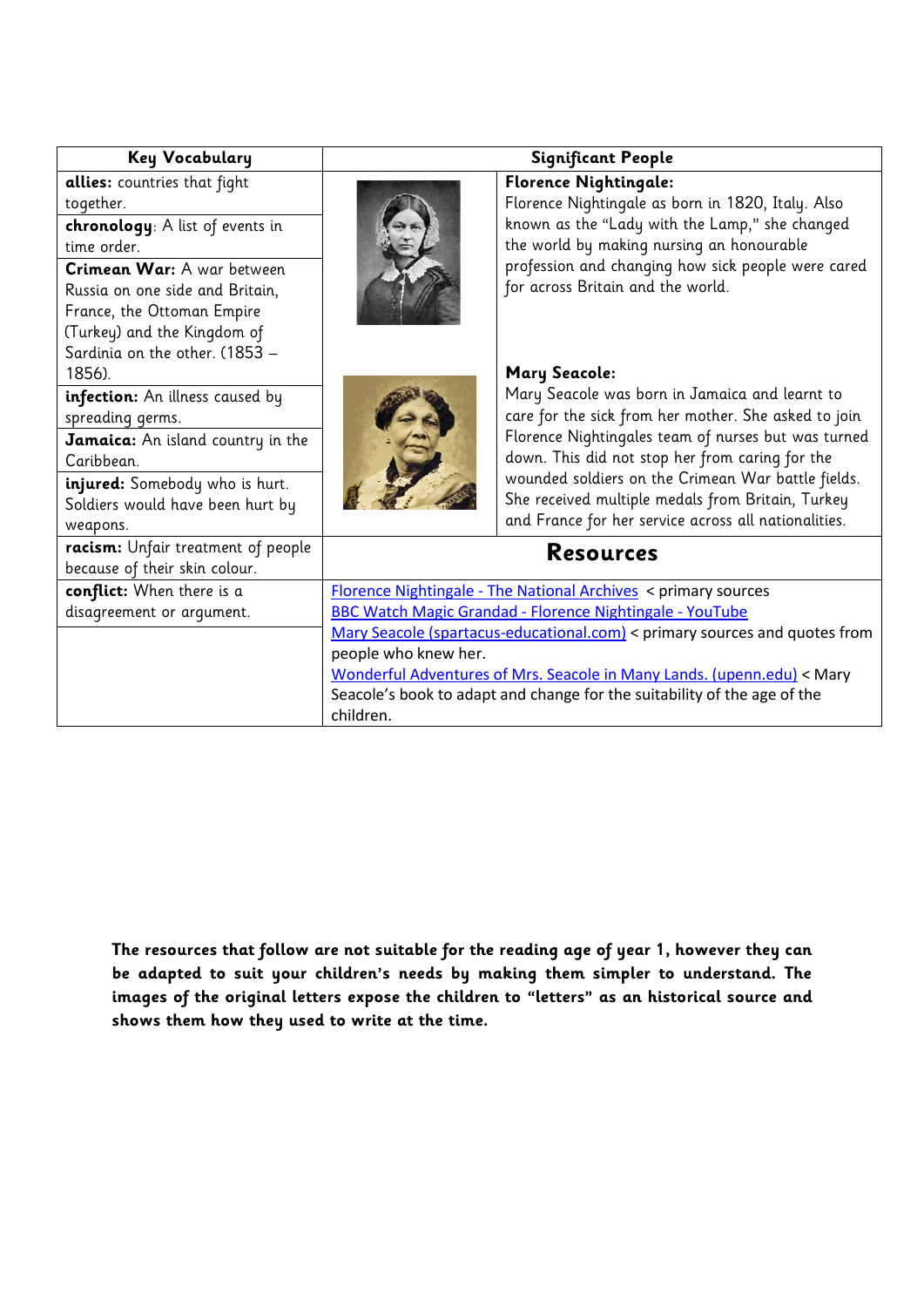## General Hospital Balaclava April 7/56



## Sir,

May I ask whether it would be possible to borrow or to purchase 6 bottles Tincture of Myrr[h](http://clendening.kumc.edu/dc/fn/balaclav.html#ftnote2#ftnote2)<sup>2</sup> (if 4 oz. bottles) from the Medical Stores, replacing them in any way you shall direct, either in money or in kind? I should not make this request had I not found upon enquiry that the article is not to be had nearer than Constantinople - otherwise than from the Gov<sup>t</sup> stores. I have the honor to be Sir Your obedt Serv<sup>t</sup> Florence Nightingale To the

Principal Medical Store-keeper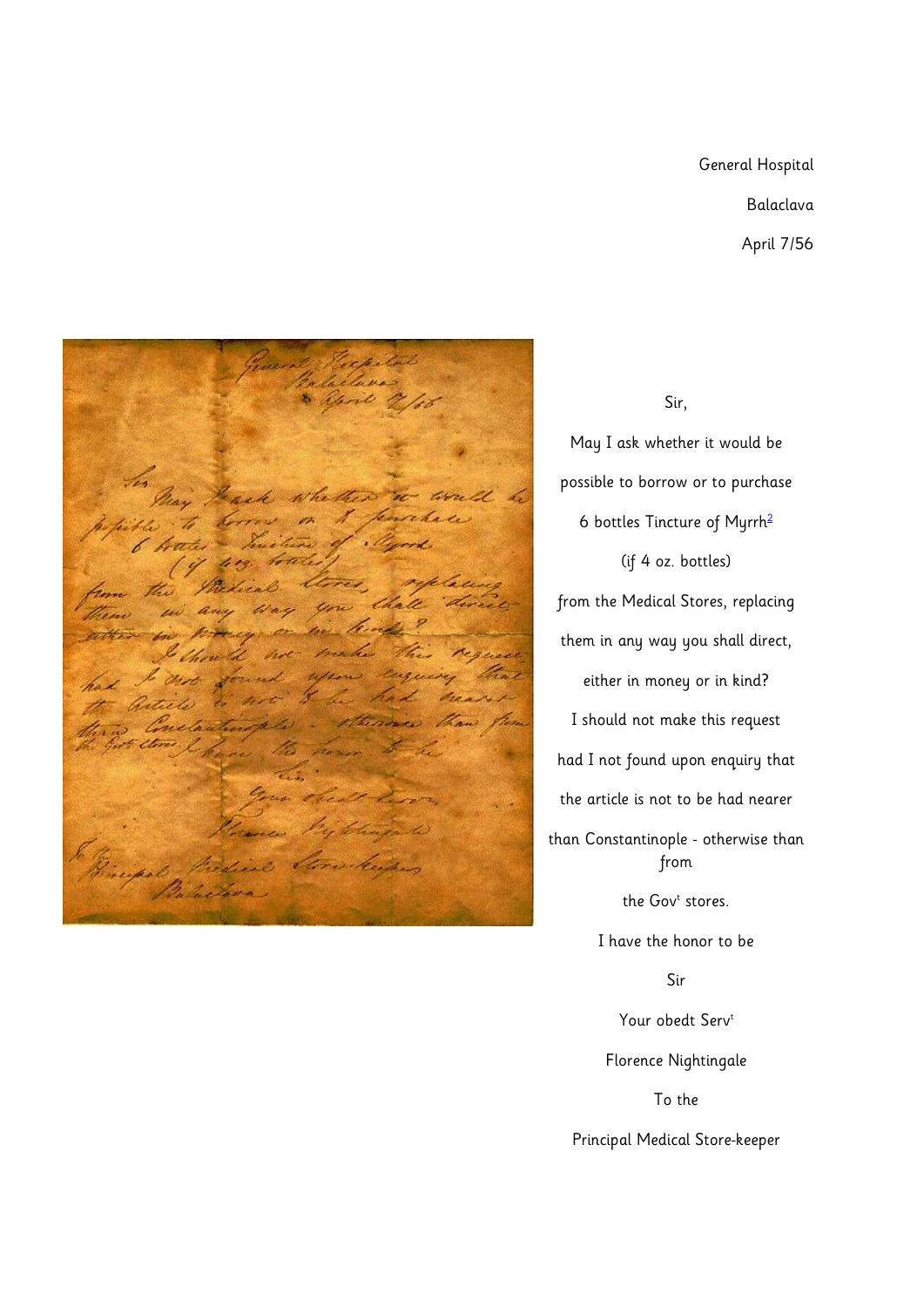Balaclava

Dec 2 1881 10, South Street Park Lane. W. Dear Sir James Paget Among the many, many thousands to whom your life is precious, none more than Florence Nightingale will pray for your health or rejoice in your recovery. May God grant you to us all! I cannot thank you enough for your two invaluable papers which you so kindly sent me & for your note I will not write more now. God bless you! Yours ever sincerely

Florence Nightingale

188. Dear Sir James Paget among the many, many thousands  $\varpi$ whom you life is precious hone Grence more than will pray rightingale your health or recovery m your God grant you to us all! Cannot thank you enough for your two moduable papers Which you so kindly sent me & for your note. Will not write more now. God blep you :<br>Yours ever sincerely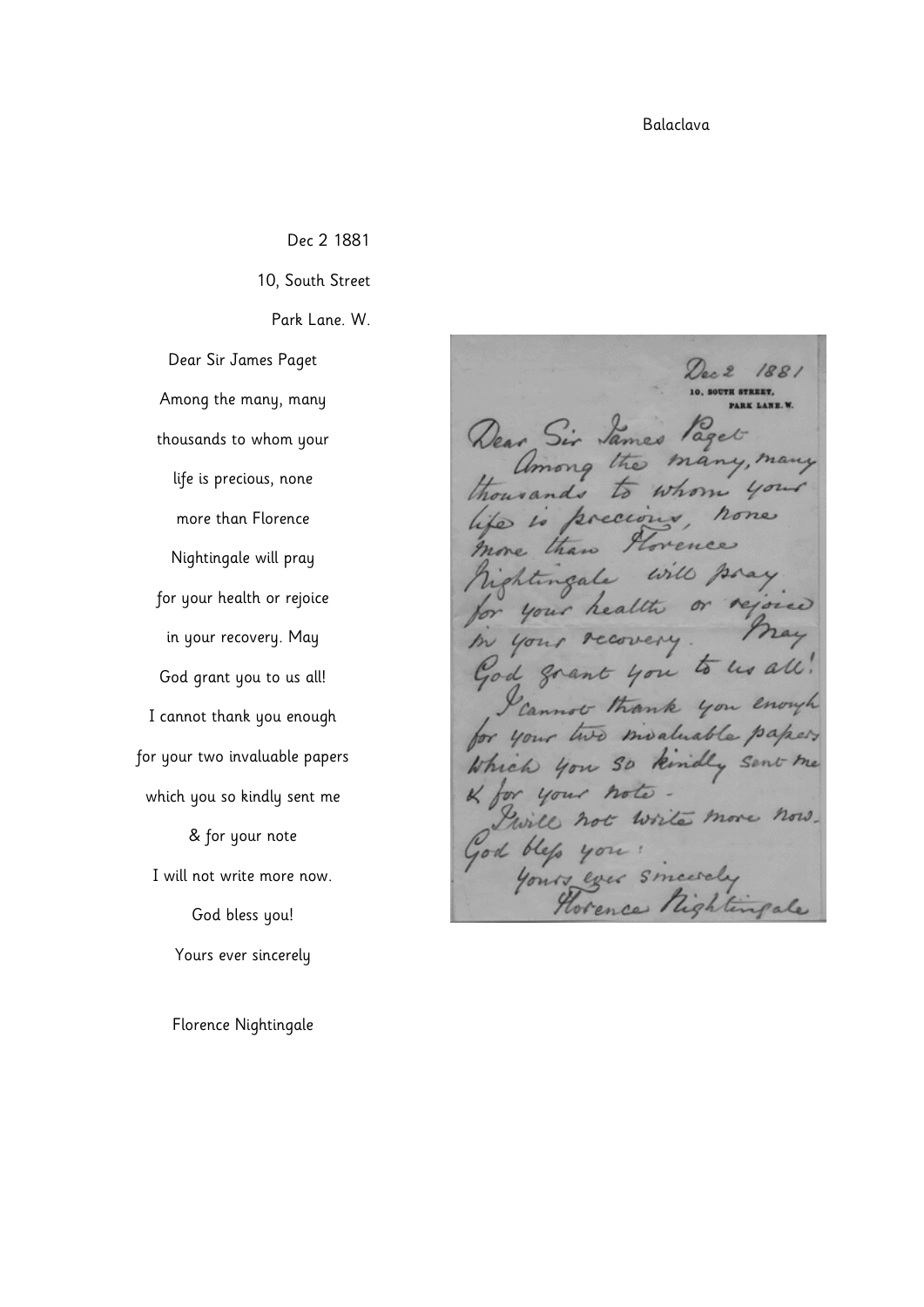## May 10/87

10, SOUTH STREET,

PARK LANE. W.

My dear Sir

I cannot thank you enough for

your attention to poor Bratby & for

your kindness in keeping me informed

The account you were good enough to

send me this morning is certainly

discouraging. Pray have Dr Webb

to meet in consultation whenever you

judge it desirable.

Valentine's Meat-Juice recommended

by Dr. Webb for a change I sent yesterday.

May 10/87 10, SOUTH STREET. PARK LANE. W. My dear for The dear for thank you ensuite for indye it des safe.<br>Indye it des safe.<br>by De Webb for a change I don't yesterday